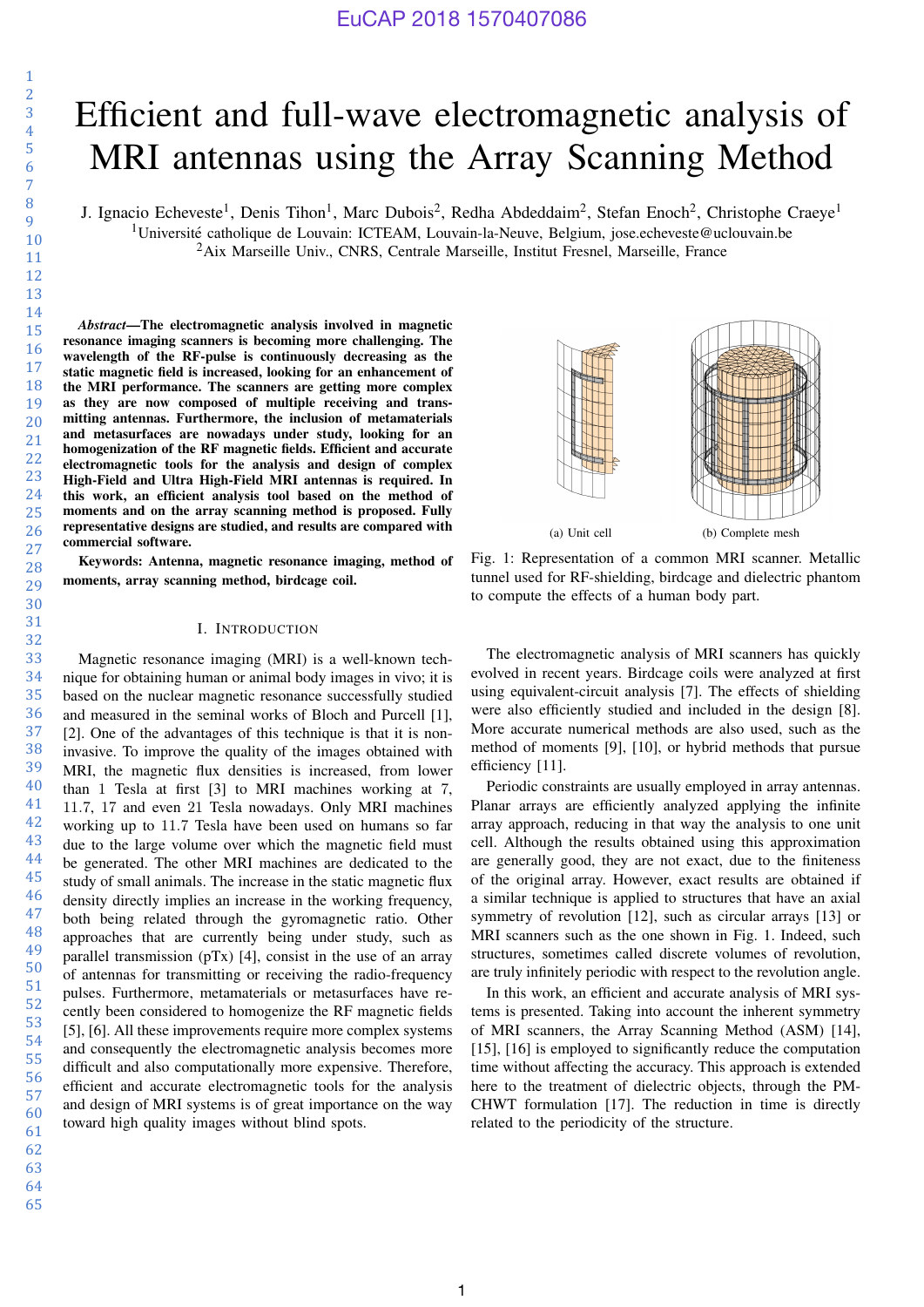#### II. ARRAY SCANNING METHOD ANALYSIS

The analysis of infinite periodic structures is usually limited to one unit cell. It is a common practice in the analysis of large array of antennas or metamaterials. In these cases the excitation of the structure is also periodized. Using the ASM, a non-periodic excitation is decomposed into a sum of quasiperiodic excitations, allowing one to analyze the response of a periodic structure to the non-periodic excitation. Considering an infinite linear array of elements with just one element excited and the others passively terminated. The current on any element can be computed as

$$
I(n) = \frac{1}{2\pi} \int_{0}^{2\pi} I^{\infty}(\psi) e^{-jn\psi} d\psi
$$
 (1)

with  $I(n)$  the total current on the  $n<sup>th</sup>$  element and  $I^{\infty}(\phi)$  the current on element 0 for the infinite array solution with phase shift of  $\phi$  between consecutive elements [16]. Equation (1) can be simplified in the case of discrete volumes of revolution noticing that the excitation is periodic of period  $2\pi$  with respect to the revolution angle. It leads to the discrete Fourier transform

$$
I(n) = \frac{1}{N} \sum_{p=0}^{N-1} I^{\infty}(\psi_p) e^{-jm\psi_p}
$$
 (2)

This characteristic makes the ASM especially interesting for analyzing the radio-frequency antennas that are usually employed in MRI. Arrays of dipoles or coils, birdcages and metallic shielding are efficiently analyzed with the ASM. Phantoms that are usually approximated by cylindrical or spherical geometries can also be analyzed with the present method. Furthermore, metamaterials and metasurfaces that are currently being under study to enhance the MRI performances can also be modeled using this method, avoiding very computationally expensive problems. The method of moments based analysis of an array of antennas usually requires the solution of a problem of  $(N \times M)$  by  $(N \times M)$  system of equations, being  $N$  the number of antennas and  $M$  the number of basis functions per antenna. Applying the ASM, the  $(N \times M)$  by  $(N \times M)$  system of equations is decomposed into N independent  $M$  by  $M$  system of equations that can be solved separately. It leads to an acceleration of the filling time by a factor of  $N$  and of the brute-force solution time by a factor of  $N^2$ .

In this paper, we use the Poggio-Miller-Chu-Harrington-Wu-Tsai (PMCHWT) formulation of the method of moments [17]. This formulation allows for the simulation of penetrable bodies. The method consists in finding equivalent electric and magnetic currents along the interface between different media, such that the fields radiated by the currents correspond to the fields scattered by the structure. First, the surfaces are discretized using basis and testing functions. The unknown equivalent currents on the surfaces are expressed as a weighted sum of these basis functions. In order to find the weights, the continuity of the tangential fields along the interface is imposed along the testing functions in an averaged sense. It



Fig. 2: Short-circuited analysis of an antenna array.

results into a system of equations of the type  $Z \cdot x = -b$ , with  $x$  the unknown weights,  $b$  the external excitation tested on the testing functions and Z the impedance matrix of the system. In the case of periodic structure with an order  $N$  symmetry, the bloc circulant structure of  $Z$  allows for a filling time that is N times reduced. Moreover, the problem can be decomposed with a  $N \log(N)$  complexity into N independent systems of equations, decreasing the complexity of the solution from  $N<sup>3</sup>$ to  $N \log (N)$  [12].

There are MRI elements, such as birdcages, that physically have an axial symmetry that is not shared by the excitation. This case can also be analyzed with the ASM with a simple post processing step. As an example, the high-pass birdcage coil [7], shown in Fig. 1, has 8 legs but just two of them have an excitation port. Applying symmetry restrictions and analyzing just the unit cell, then 8 ports are considered when actually only 2 are present. The elements are analyzed considering short-circuited antennas, as shown in Fig. 2. Then the actual loads or ports are included

$$
V = Z(Z + Z_L)^{-1} V_0 \tag{3}
$$

with  $V$  being the actual voltages that appears on the elements due to the application of an excitation vector  $V_0$  (see generators in Fig. 2),  $Z$  is the mutual impedance matrix and  $Z_L$  is a diagonal matrix with the the values of the load impedance in each port. If the excitation and the load impedances are set to a null value then it is equivalent to not having any port, which is the case of most of the legs of a birdcage.

#### III. VALIDATION

Several coils have been studied for MRI applications: dipoles, Helmholtz coils, saddle coils or birdcage coils are some of them.

The transverse magnetic field generated by these antennas can be decomposed according to circular polarizations: the  $B_1^+ = B_x + jB_y$  and  $B_1^- = B_x - jB_y$  fields. The former is used for proton excitation, while the latter is used for detection of the re-emitted signal. Birdcage coils are very popular as transmit coils since the  $B_1^+$  field can be made homogeneous over wide volumes, while keeping the  $B_1^-$  field low. It is achieved by properly tuning the relative position and phase of the ports. Two examples are studied in this work. In the first one, a high-pass birdcage is analyzed. In the second example, the same birdcage is analyzed together with a dielectric phantom and a metallic shield that represents the MRI tunnel.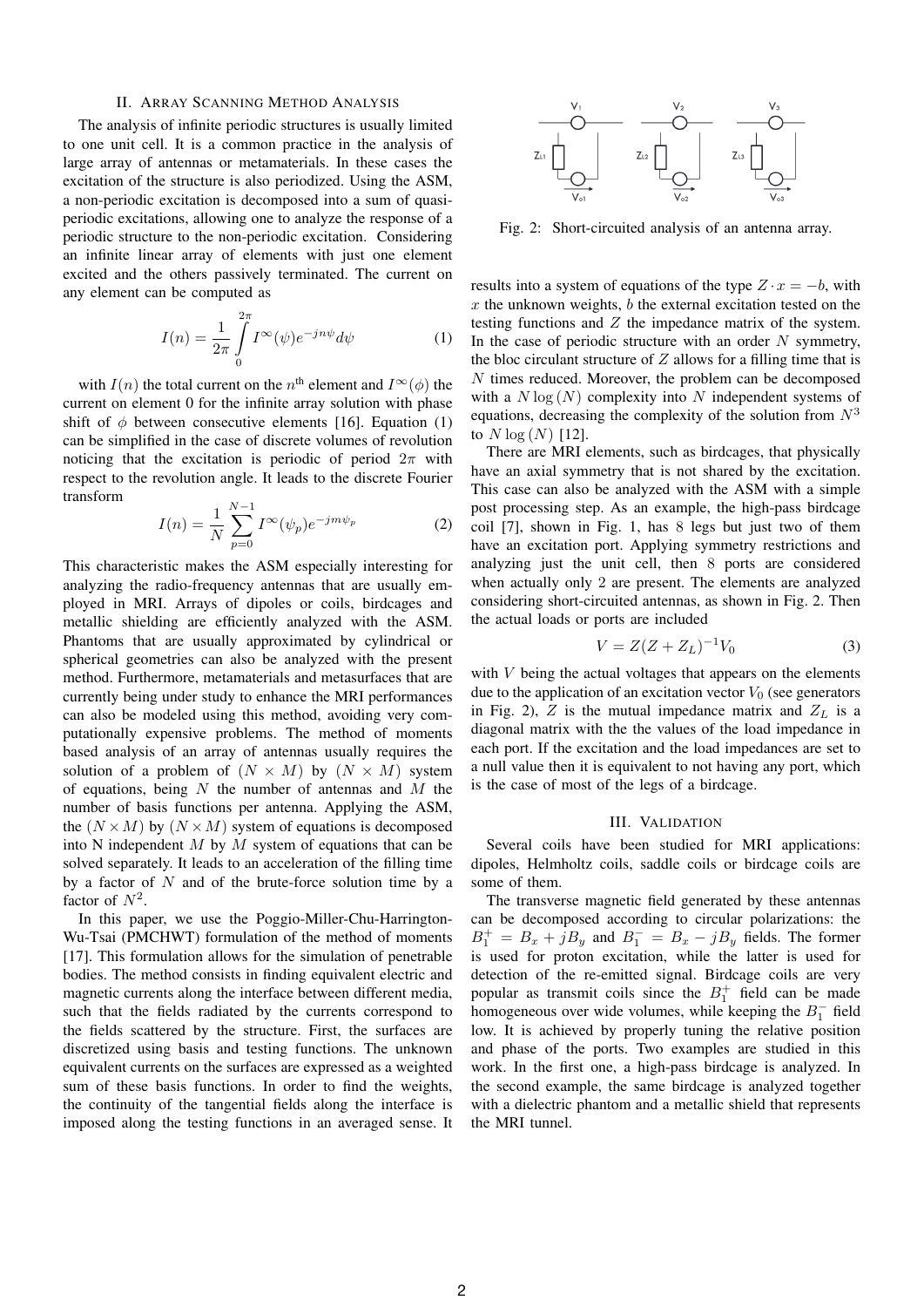

Fig. 3: Mesh of the example III.A. In red the basis functions in which the excitation is performed, in green the basis functions in which the capacitors are designed.

### *A. Birdcage coil*

The high-pass birdcage coil studied in this work has been depicted in Fig. 3(a) (one unit cell) and Fig. 3(b) (the whole mesh), with the passive capacitors in green and the exciting ports in red. It has 8 legs, a radius of 8 cm, a height of 15 cm and the width of the legs and the rings is 1 cm. The capacitors placed in the upper and lower rings between every leg, in the upper and lower rings are designed with a capacitance of 11 pF. Metal is considered as perfectly conducting in these examples. The mesh of one unit cell and the complete mesh are represented in Fig. 3(a) and Fig. 3(b) respectively. The birdcage is excited at two ports, separated by 90 degrees and with a 90 degrees phase shift, in order to selectively excite the  $B_1^+$  field.

The method of moments usually requires the computation of the impedance matrix between basis and testing functions for every frequency. However, the computation time of this technique can be reduced using interpolation techniques [18]. The phase term of the impedance matrix that directly depends on the frequency can be extracted, obtaining in that way a smoother function that can be interpolated from impedance matrices that are computed just at a few frequencies. The scattering parameters that characterize the birdcage are computed twice. In the first numerical experiment, the impedance matrices are computed at just three frequencies and then they are interpolated with the method cited above. In the second one, they are computed for every 0.5 MHz, at 200 frequencies. As can be checked in Fig. 4, the results are very similar in both cases. The reduction in time is quite notable considering that just 3 impedance matrices have been computed over a wide frequency band and that the interpolation time is negligible.

The scattering parameters in Fig. 4 show a resonance frequency at 169 MHz. The resonance frequency of the birdcage without shielding and phantom is generally lower than the one of the whole system [19]. That is why it is advantageous to design the birdcage with a lower resonance frequency that the desired resonance frequency of the full scanner. Matching



Fig. 4: Comparison of the scattering parameters of the birdcage coil of Section III.A. They are computed twice. First, the impedance matrices are computed just at three frequencies and then interpolated. Second, the impedance matrices are computed at 200 frequencies.



Fig. 5:  $B_1^+$  and  $B_1^-$  at a frequency of 167 MHz of the MRI scanner studied in Section III.A.

is not a primary concern in the first steps of the design as it is usually achieved later using matching circuits. The field distributions are shown in Fig. 5 at a frequency of 169 MHz. The  $B_1^+$  field shows a good homogeneity in the area of interest and the  $B_1^-$  shows a low value in the same area. These characteristics are desired in MRI operation for obtaining homogeneous images.

## *B. Birdcage coil with metallic shielding and dielectric phantom*

In the second example, the MRI analysis is expanded, including a metallic shielding and a dielectric phantom in addition to the birdcage. The birdcage is the same as in the previous example. The metallic shielding has a radius of 10 cm and a length of 15 cm. The dielectric cylinder is designed to mimick a human body part like an arm: it has a radius of 6 cm and a height of 20 cm, its permittivity is  $\epsilon_r = 61$  and the conductivity is  $\sigma = 0.8$  S/m. The meshes of the unit cell and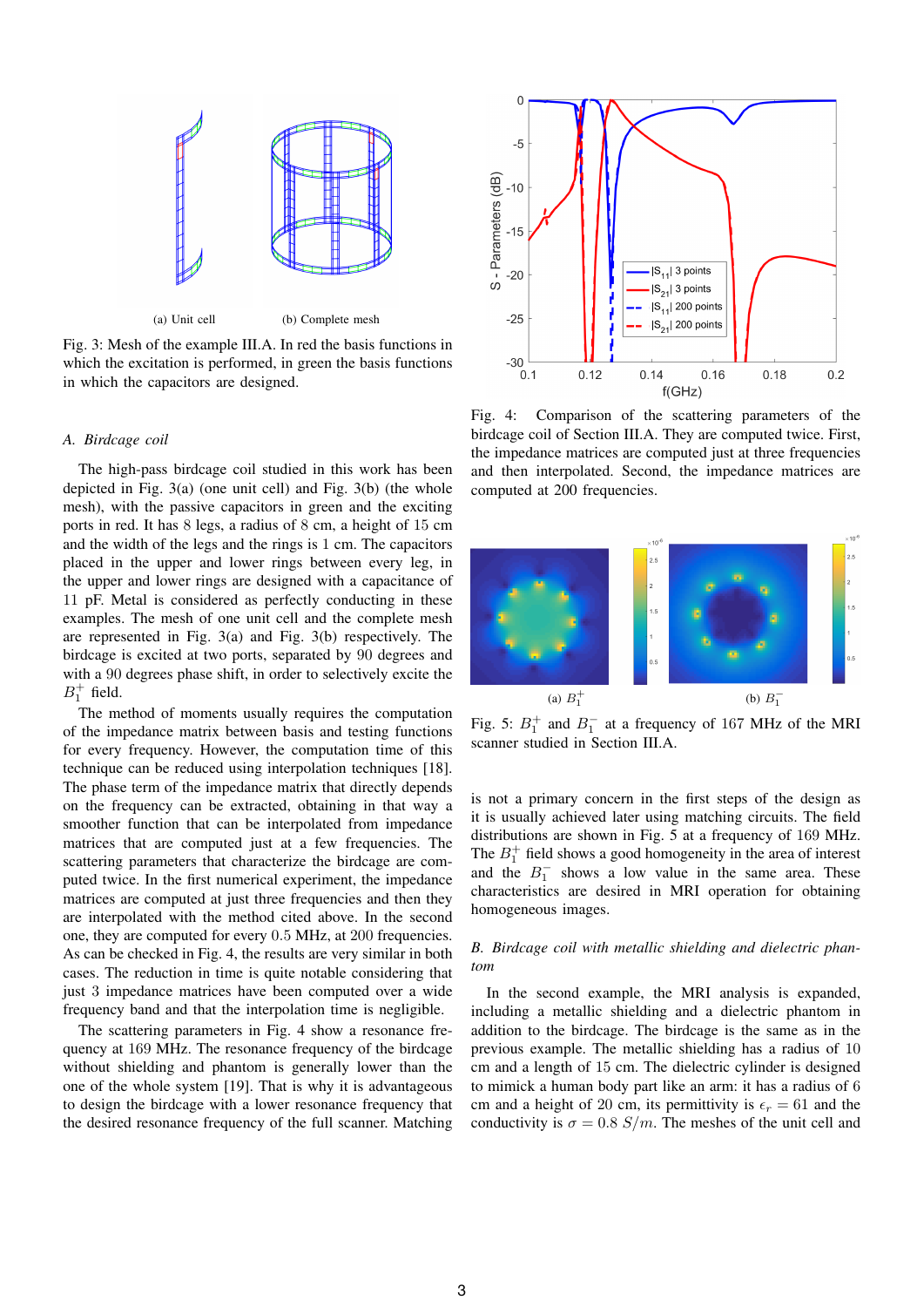

Fig. 6: Representation of the mesh of the example III.B.



Fig. 7: Scattering parameters for the example described in Section III.B. Computed with the present method and with the commercial software CST.

of the whole scanner are represented in Fig. 6 (a) and Fig. 6 (b) respectively.

The scattering parameters are shown in Fig. 7. They are computed with the present method and with the commercial software CST. Both methods show similar results although there is a small shifting of 3−4 MHz. It can be observed that the resonance frequency has shifted to 200 MHz. It can also be observed as the losses on the dielectric material are clearly present in the scattering parameters. The fields distribution at a frequency of 198 MHz is shown and validated using the commercial software CST in Fig. 8. A very good agreement can be seen: the error level is around 10% within the phantom, which is good considering that the birdcage is resonant at that frequency, so that a small change in the inputs may produce large changes in the outputs. The  $B_1^+$  field shows a good homogeneity in the area of interest and the  $B_1^-$  shows a low value in the same area. However, due to the effect of the phantom, the fields are not as homogeneous as in the case of the previous example. This effect becomes more problematic when the frequency or the size of the sample are increased.



Fig. 8: Map of the  $B_1^+$  (a,c) and  $B_1^-$  (b,d) fields at a frequency of 198 MHz inside the MRI scanner studied in Section III.B. Computed with the Method of Moments (a,b) and with the commercial software CST (c,d).

A last note concerns the time and resources required for the simulations. The MoM code accelerated using the ASM and the frequency interpolation were run on a computer equipped with a i7-3770 CPU. The code is not parallelized, so that it was running on a single core. The simulation of the full birdcage with the shielding and the phantom took between 11 and 12 minutes. More than 90% of the time is devoted to the computation of the impedance matrix, which is "embarrassingly parallelizable" and can therefore be strongly accelerated using more cores. For the same geometry, the CST simulations require 40 minutes using four cores on a i7-6700 CPU (20 minutes per input port). In both cases, the required RAM was similar (about 500 MB). In summary, using the nonparallelized version of the MoM, a speed-up factor of more than 3 can be achieved, while a parallelized version run on 4 cores could theoretically provide an additional speed-up factor of 3.

#### IV. CONCLUSION

An efficient analysis of MRI antennas using the method of moments is proposed. Exploiting the  $N<sup>th</sup>$  order symmetry inherent to MRI antennas, shielding and phantoms, the array scanning method is adapted to the PMCHWT approach to deal with dielectric objects. Decreasing the complexity of the matrix filling by a factor of  $N$  and the solution time by a factor of  $N^2$ . Further improvements are made to enhance the performance and lower the computational cost, such as interpolation over frequencies.